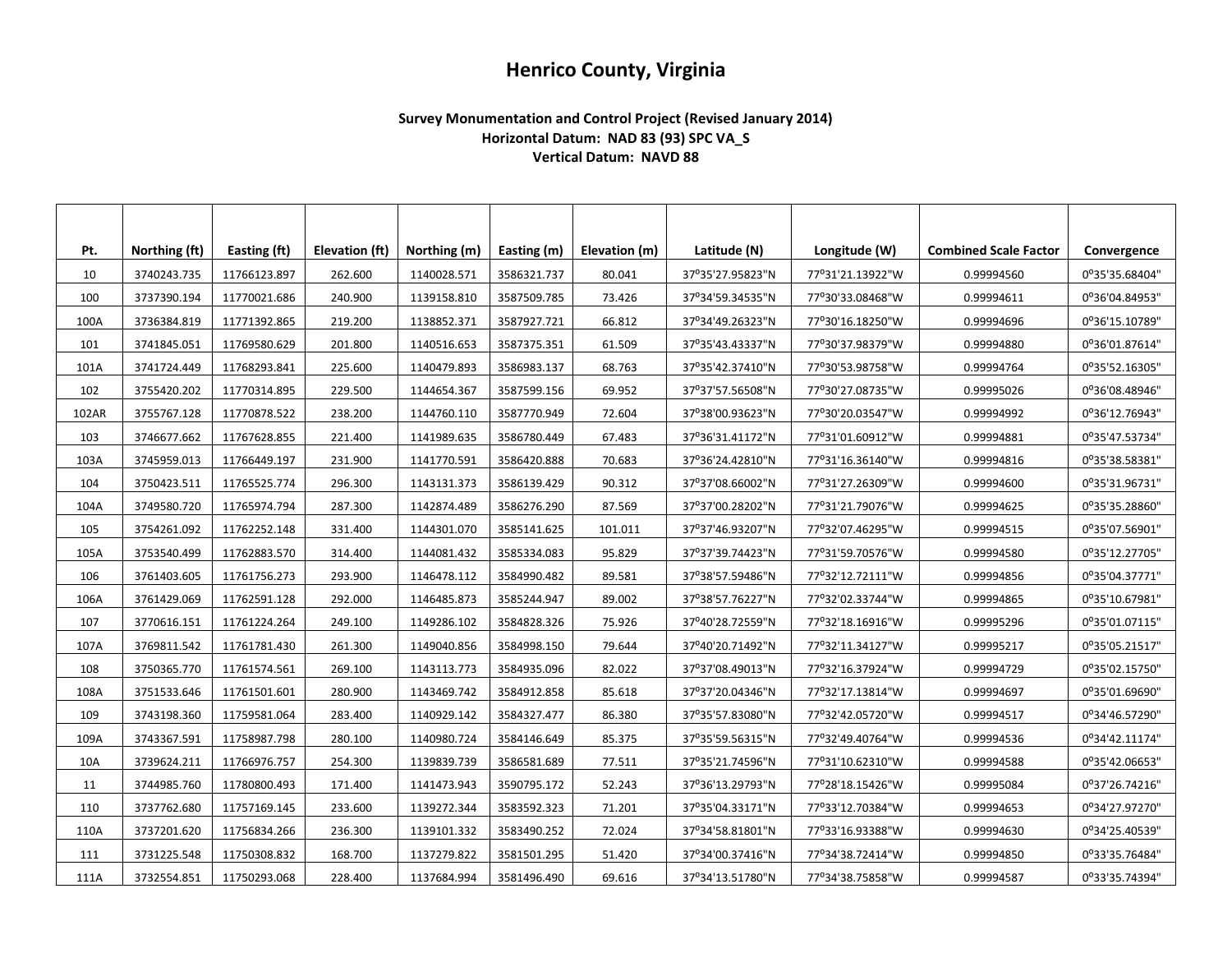| Pt.   | Northing (ft) | Easting (ft) | Elevation (ft) | Northing (m) | Easting (m) | Elevation (m) | Latitude (N)     | Longitude (W)    | <b>Combined Scale Factor</b> | Convergence    |
|-------|---------------|--------------|----------------|--------------|-------------|---------------|------------------|------------------|------------------------------|----------------|
| 112   | 3739993.432   | 11753519.396 | 343.400        | 1139952.278  | 3582479.877 | 104.669       | 37°35'26.74522"N | 77°33'57.77094"W | 0.99994170                   | 0°34'00.62035" |
| 112A  | 3739424.668   | 11754015.490 | 339.200        | 1139778.918  | 3582631.087 | 103.388       | 37°35'21.07362"N | 77°33'51.67744"W | 0.99994180                   | 0°34'04.31866" |
| 113A  | 3746665.115   | 11754040.835 | 256.500        | 1141985.811  | 3582638.812 | 78.181        | 37°36'32.65299"N | 77°33'50.47065"W | 0.99994714                   | 0°34'05.05108" |
| 113R  | 3746895.199   | 11753353.237 | 252.261        | 1142055.941  | 3582429.232 | 76.889        | 37°36'34.99500"N | 77°33'58.98728"W | 0.99994738                   | 0°33'59.88213" |
| 114   | 3746037.579   | 11749511.010 | 227.400        | 1141794.538  | 3581258.119 | 69.312        | 37°36'26.88925"N | 77°34'46.83972"W | 0.99994841                   | 0°33'30.83930" |
| 114A  | 3746027.597   | 11748594.522 | 205.100        | 1141791.495  | 3580978.773 | 62.515        | 37°36'26.87875"N | 77°34'58.23006"W | 0.99994947                   | 0°33'23.92621" |
| 115   | 3753662.490   | 11750878.235 | 233.900        | 1144118.615  | 3581674.850 | 71.293        | 37°37'42.13970"N | 77°34'28.92054"W | 0.99994968                   | 0°33'41.71489" |
| 115A  | 3754142.911   | 11750265.966 | 219.000        | 1144265.048  | 3581488.230 | 66.751        | 37°37'46.94856"N | 77°34'36.47288"W | 0.99995050                   | 0°33'37.13118" |
| 116   | 3758720.690   | 11755134.845 | 271.700        | 1145660.358  | 3582972.267 | 82.814        | 37°38'31.73079"N | 77°33'35.38311"W | 0.99994900                   | 0°34'14.20808" |
| 116A  | 3758364.737   | 11754762.618 | 268.700        | 1145551.863  | 3582858.812 | 81.900        | 37°38'28.24837"N | 77°33'40.05490"W | 0.99994907                   | 0°34'11.37266" |
| 117   | 3766983.018   | 11752610.147 | 254.200        | 1148178.720  | 3582202.738 | 77.480        | 37°39'53.66173"N | 77°34'05.75795"W | 0.99995181                   | 0°33'55.77284" |
| 117A  | 3767507.988   | 11752749.328 | 249.800        | 1148338.732  | 3582245.160 | 76.139        | 37°39'58.83811"N | 77°34'03.96256"W | 0.99995215                   | 0°33'56.86251" |
| 118   | 3760612.305   | 11746130.933 | 279.600        | 1146236.923  | 3580227.869 | 85.222        | 37°38'51.30375"N | 77°35'27.09946"W | 0.99994907                   | 0°33'06.40466" |
| 118A  | 3761017.072   | 11744771.358 | 257.700        | 1146360.296  | 3579813.470 | 78.547        | 37°38'55.43451"N | 77°35'43.95565"W | 0.99995021                   | 0°32'56.17422" |
| 119   | 3751012.765   | 11747637.070 | 161.700        | 1143310.978  | 3580686.941 | 49.286        | 37°37'16.25578"N | 77°35'09.52844"W | 0.99995256                   | 0°33'17.06895" |
| 119A  | 3751572.323   | 11746641.674 | 204.500        | 1143481.531  | 3580383.543 | 62.332        | 37°37'21.88287"N | 77°35'21.83334"W | 0.99995064                   | 0°33'09.60080" |
| 11A   | 3744185.540   | 11780930.566 | 165.300        | 1141230.035  | 3590834.819 | 50.384        | 37°36'05.37272"N | 77°28'16.64631"W | 0.99995098                   | 0°37'27.65737" |
| 12    | 3762300.021   | 11781275.162 | 209.600        | 1146751.340  | 3590939.852 | 63.886        | 37°39'04.41928"N | 77°28'09.90711"W | 0.99995277                   | 0°37'31.74756" |
| 120AR | 3742054.842   | 11743247.101 | 154.369        | 1140580.597  | 3579348.875 | 47.052        | 37°35'48.11090"N | 77°36'05.15219"W | 0.99995111                   | 0°32'43.30951" |
| 120R  | 3741956.709   | 11745149.895 | 176.908        | 1140550.686  | 3579928.848 | 53.922        | 37°35'46.96099"N | 77°35'41.52134"W | 0.99995002                   | 0°32'57.65166" |
| 121   | 3737623.153   | 11742880.251 | 223.000        | 1139229.816  | 3579237.059 | 67.971        | 37°35'04.33174"N | 77°36'10.23368"W | 0.99994702                   | 0°32'40.22543" |
| 121A  | 3738582.465   | 11743224.259 | 211.600        | 1139522.214  | 3579341.913 | 64.496        | 37°35'13.78359"N | 77°36'05.84660"W | 0.99994774                   | 0°32'42.88806" |
| 122   | 3742597.267   | 11738402.982 | 156.000        | 1140745.929  | 3577872.385 | 47.549        | 37°35'53.92517"N | 77°37'05.27838"W | 0.99995114                   | 0°32'06.81743" |
| 122A  | 3742264.145   | 11738861.674 | 138.400        | 1140644.393  | 3578012.195 | 42.184        | 37°35'50.58938"N | 77°36'59.61765"W | 0.99995192                   | 0°32'10.25307" |
| 123   | 3746139.211   | 11741278.161 | 187.000        | 1141825.515  | 3578748.741 | 56.998        | 37°36'28.67529"N | 77°36'29.13716"W | 0.99995036                   | 0°32'28.75244" |
| 123A  | 3745411.501   | 11741209.996 | 174.800        | 1141603.709  | 3578727.965 | 53.279        | 37°36'21.48721"N | 77°36'30.06966"W | 0.99995080                   | 0°32'28.18648" |
| 124A  | 3751995.241   | 11731866.238 | 206.400        | 1143610.437  | 3575879.981 | 62.911        | 37°37'27.43361"N | 77°38'25.43732"W | 0.99995065                   | 0°31'18.16698" |
| 124R  | 3751867.155   | 11732422.306 | 202.500        | 1143571.396  | 3576049.471 | 61.722        | 37°37'26.11718"N | 77°38'18.54004"W | 0.99995081                   | 0°31'22.35311" |
| 125   | 3757779.082   | 11747079.608 | 282.600        | 1145373.355  | 3580517.026 | 86.137        | 37°38'23.20316"N | 77°35'15.64448"W | 0.99994828                   | 0°33'13.35697" |
| 125A  | 3758206.265   | 11746466.194 | 258.400        | 1145503.561  | 3580330.057 | 78.760        | 37°38'27.48497"N | 77°35'23.21941"W | 0.99994953                   | 0°33'08.75955" |
| 126   | 3761193.595   | 11739693.012 | 281.300        | 1146414.101  | 3578265.587 | 85.740        | 37°38'57.65603"N | 77°36'47.07821"W | 0.99994913                   | 0°32'17.86357" |
| 126A  | 3760362.609   | 11739101.397 | 273.500        | 1146160.816  | 3578085.262 | 83.363        | 37°38'49.49553"N | 77°36'54.53114"W | 0.99994931                   | 0°32'13.34020" |
| 127   | 3770833.722   | 11747765.342 | 261.200        | 1149352.417  | 3580726.038 | 79.614        | 37°40'32.19918"N | 77°35'05.54589"W | 0.99995245                   | 0°33'19.48605" |
| 127A  | 3769838.765   | 11748244.342 | 246.700        | 1149049.154  | 3580872.038 | 75.194        | 37°40'22.31686"N | 77°34'59.70817"W | 0.99995289                   | 0°33'23.02911" |
| 128   | 3775679.831   | 11744225.519 | 257.800        | 1150829.514  | 3579647.098 | 78.578        | 37°41'20.44582"N | 77°35'48.99844"W | 0.99995389                   | 0°32'53.11362" |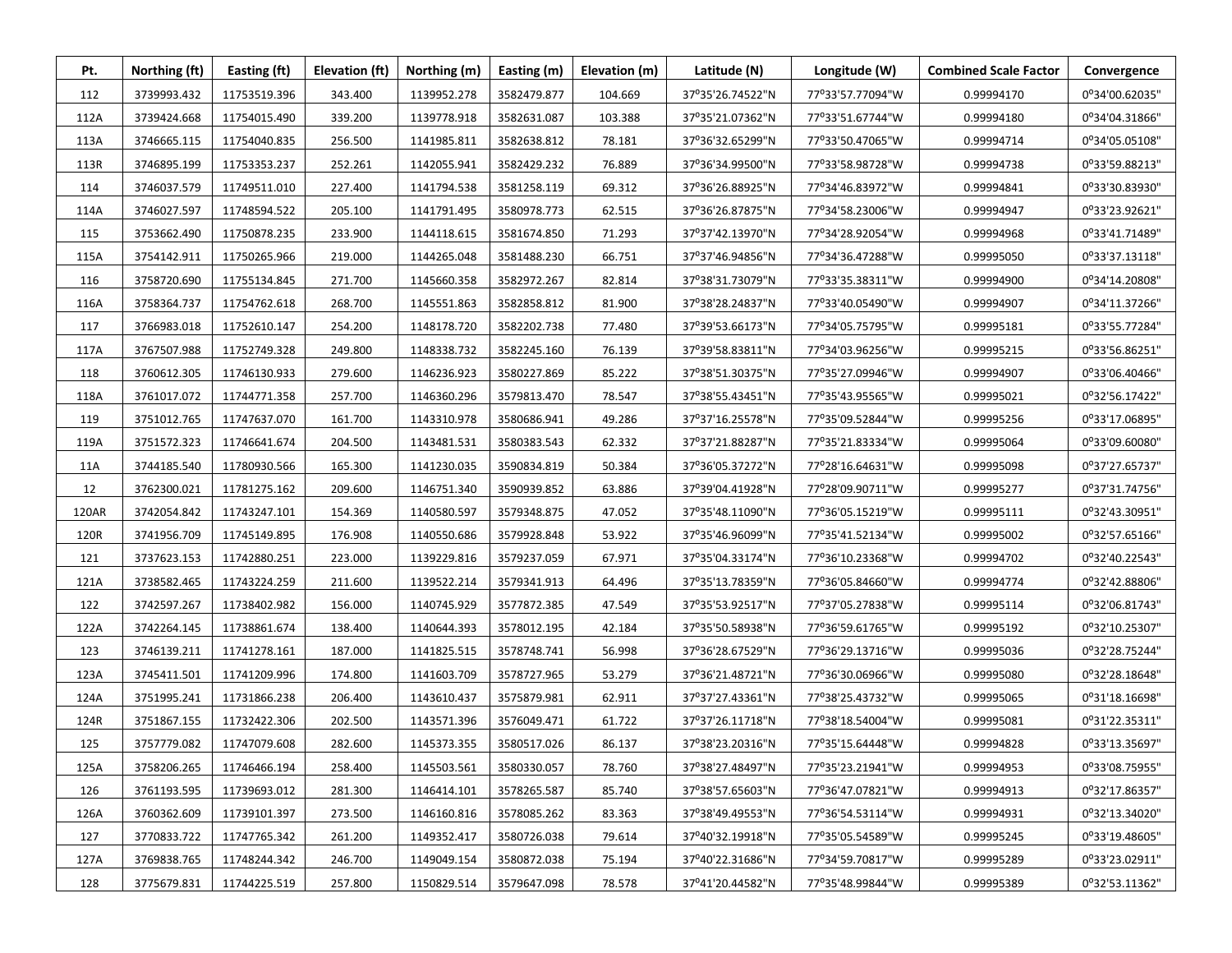| Pt.  | Northing (ft) | Easting (ft) | Elevation (ft) | Northing (m) | Easting (m) | Elevation (m) | Latitude (N)     | Longitude (W)    | <b>Combined Scale Factor</b> | Convergence    |
|------|---------------|--------------|----------------|--------------|-------------|---------------|------------------|------------------|------------------------------|----------------|
| 128A | 3776040.080   | 11743525.017 | 258.400        | 1150939.318  | 3579433.584 | 78.760        | 37°41'24.07347"N | 77°35'57.67026"W | 0.99995396                   | 0°32'47.85048" |
| 129  | 3774539.696   | 11738793.080 | 259.800        | 1150482.000  | 3577991.287 | 79.187        | 37°41'09.68262"N | 77°36'56.71349"W | 0.99995349                   | 0°32'12.01568" |
| 129A | 3774059.354   | 11737310.345 | 278.000        | 1150335.592  | 3577539.349 | 84.735        | 37°41'05.07076"N | 77°37'15.21436"W | 0.99995250                   | 0°32'00.78704" |
| 12AR | 3761697.856   | 11781730.762 | 207.699        | 1146567.800  | 3591078.718 | 63.307        | 37°38'58.41697"N | 77°28'04.32403"W | 0.99995271                   | 0°37'35.13607" |
| 130  | 3780155.146   | 11738588.280 | 267.900        | 1152193.593  | 3577928.864 | 81.656        | 37°42'05.21705"N | 77°36'58.60725"W | 0.99995463                   | 0°32'10.86631" |
| 130A | 3780171.533   | 11737746.774 | 286.700        | 1152198.588  | 3577672.372 | 87.386        | 37°42′05.45681"N | 77°37'09.07583"W | 0.99995374                   | 0°32'04.51266" |
| 131  | 3755607.910   | 11739470.256 | 275.500        | 1144711.581  | 3578197.691 | 83.973        | 37°38'02.45477"N | 77°36'50.49976"W | 0.99994813                   | 0°32'15.78695" |
| 131A | 3756367.002   | 11739080.262 | 267.500        | 1144942.952  | 3578078.820 | 81.534        | 37°38'09.99558"N | 77°36'55.25948"W | 0.99994868                   | 0°32'12.89815" |
| 132  | 3765667.672   | 11729892.544 | 183.300        | 1147777.802  | 3575278.398 | 55.870        | 37°39'42.78118"N | 77°38'48.43395"W | 0.99995489                   | 0°31'04.20976" |
| 133  | 3779602.598   | 11733652.609 | 249.000        | 1152025.176  | 3576424.468 | 75.895        | 37°42'00.20683"N | 77°38'00.08280"W | 0.99995539                   | 0°31'33.55526" |
| 134  | 3778870.841   | 11734488.447 | 258.800        | 1151802.136  | 3576679.232 | 78.882        | 37°41'52.89654"N | 77°37'49.76689"W | 0.99995472                   | 0°31'39.81625" |
| 135  | 3771830.944   | 11732457.185 | 267.000        | 1149656.371  | 3576060.102 | 81.382        | 37°40'43.48268"N | 77°38'15.83993"W | 0.99995245                   | 0°31'23.99187" |
| 136  | 3772872.812   | 11731957.983 | 241.800        | 1149973.933  | 3575907.945 | 73.701        | 37°40'53.82789"N | 77°38'21.93127"W | 0.99995392                   | 0°31'20.29489" |
| 137  | 3773738.506   | 11731898.954 | 254.800        | 1150237.797  | 3575889.953 | 77.663        | 37°41'02.39168"N | 77°38'22.56740"W | 0.99995353                   | 0°31'19.90881" |
| 138  | 3772148.860   | 11731818.820 | 233.700        | 1149753.272  | 3575865.528 | 71.232        | 37°40'46.68325"N | 77°38'23.74440"W | 0.99995412                   | 0°31'19.19445" |
| 139  | 3765663.545   | 11730721.762 | 202.500        | 1147776.544  | 3575531.144 | 61.722        | 37°39'42.66616"N | 77°38'38.12224"W | 0.99995397                   | 0°31'10.46819" |
| 13A  | 3753800.397   | 11791081.164 | 186.500        | 1144160.649  | 3593928.727 | 56.845        | 37°37'39.31501"N | 77°26'09.17080"W | 0.99995193                   | 0°38'45.02542" |
| 13R  | 3755638.793   | 11792322.708 | 190.000        | 1144720.994  | 3594307.150 | 57.912        | 37°37'57.35105"N | 77°25'53.47969"W | 0.99995216                   | 0°38'54.54875" |
| 14   | 3737918.707   | 11798973.162 | 187.300        | 1139319.901  | 3596334.213 | 57.089        | 37°35'01.41473"N | 77°24'33.35404"W | 0.99994873                   | 0°39'43.17900" |
| 140  | 3773495.510   | 11732085.180 | 249.700        | 1150163.732  | 3575946.715 | 76.109        | 37°40'59.97258"N | 77°38'20.27838"W | 0.99995371                   | 0°31'21.29807" |
| 141  | 3779504.780   | 11733764.630 | 249.200        | 1151995.361  | 3576458.613 | 75.956        | 37°41'59.22961"N | 77°37'58.70018"W | 0.99995535                   | 0°31'34.39441" |
| 142  | 3765869.320   | 11729953.820 | 178.500        | 1147839.265  | 3575297.075 | 54.407        | 37°39'44.76926"N | 77°38'47.64924"W | 0.99995517                   | 0°31'04.68601" |
| 143  | 3772202.280   | 11731723.750 | 230.500        | 1149769.555  | 3575836.551 | 70.257        | 37°40'47.21994"N | 77°38'24.92092"W | 0.99995428                   | 0°31'18.48039" |
| 145  | 3774716.870   | 11732426.510 | 273.600        | 1150536.003  | 3576050.753 | 83.393        | 37°41'12.01644"N | 77°38'15.89360"W | 0.99995289                   | 0°31'23.95930" |
| 146  | 3764698.920   | 11730075.510 | 174.400        | 1147482.526  | 3575334.166 | 53.157        | 37°39'33.18743"N | 77°38'46.26754"W | 0.99995508                   | 0°31'05.52460" |
| 148  | 3774014.700   | 11731249.590 | 227.100        | 1150321.981  | 3575692.027 | 69.220        | 37°41'05.18064"N | 77°38'30.61405"W | 0.99995492                   | 0°31'15.02509" |
| 149  | 3773893.720   | 11731265.480 | 228.300        | 1150285.107  | 3575696.870 | 69.586        | 37°41'03.98317"N | 77°38'30.43006"W | 0.99995483                   | 0°31'15.13676" |
| 14A  | 3737080.927   | 11799596.061 | 201.100        | 1139064.545  | 3596524.073 | 61.295        | 37°34'53.06101"N | 77°24'25.73640"W | 0.99994793                   | 0°39'47.80233" |
| 15   | 3729850.525   | 11808847.659 | 163.800        | 1136860.714  | 3599343.966 | 49.926        | 37°33'40.50521"N | 77°22'31.87989"W | 0.99994847                   | 0°40'56.90468" |
| 150  | 3773680.030   | 11731296.740 | 230.700        | 1150219.974  | 3575706.398 | 70.318        | 37°41'01.86777"N | 77°38'30.06537"W | 0.99995466                   | 0°31'15.35810" |
| 151  | 3773402.050   | 11731321.870 | 228.200        | 1150135.245  | 3575714.058 | 69.555        | 37°40'59.11733"N | 77°38'29.78420"W | 0.99995471                   | 0°31'15.52875" |
| 152  | 3773286.140   | 11731305.280 | 223.400        | 1150099.916  | 3575709.001 | 68.092        | 37°40'57.97291"N | 77°38'30.00368"W | 0.99995491                   | 0°31'15.39554" |
| 153  | 3773013.820   | 11731315.430 | 225.000        | 1150016.912  | 3575712.095 | 68.580        | 37°40'55.27977"N | 77°38'29.90822"W | 0.99995476                   | 0°31'15.45348" |
| 154  | 3772905.510   | 11731326.470 | 217.900        | 1149983.900  | 3575715.460 | 66.416        | 37°40'54.20800"N | 77°38'29.78314"W | 0.99995507                   | 0°31'15.52939" |
| 155  | 3772505.450   | 11731323.540 | 217.300        | 1149861.961  | 3575714.567 | 66.233        | 37°40'50.25316"N | 77°38'29.86484"W | 0.99995499                   | 0°31'15.47981" |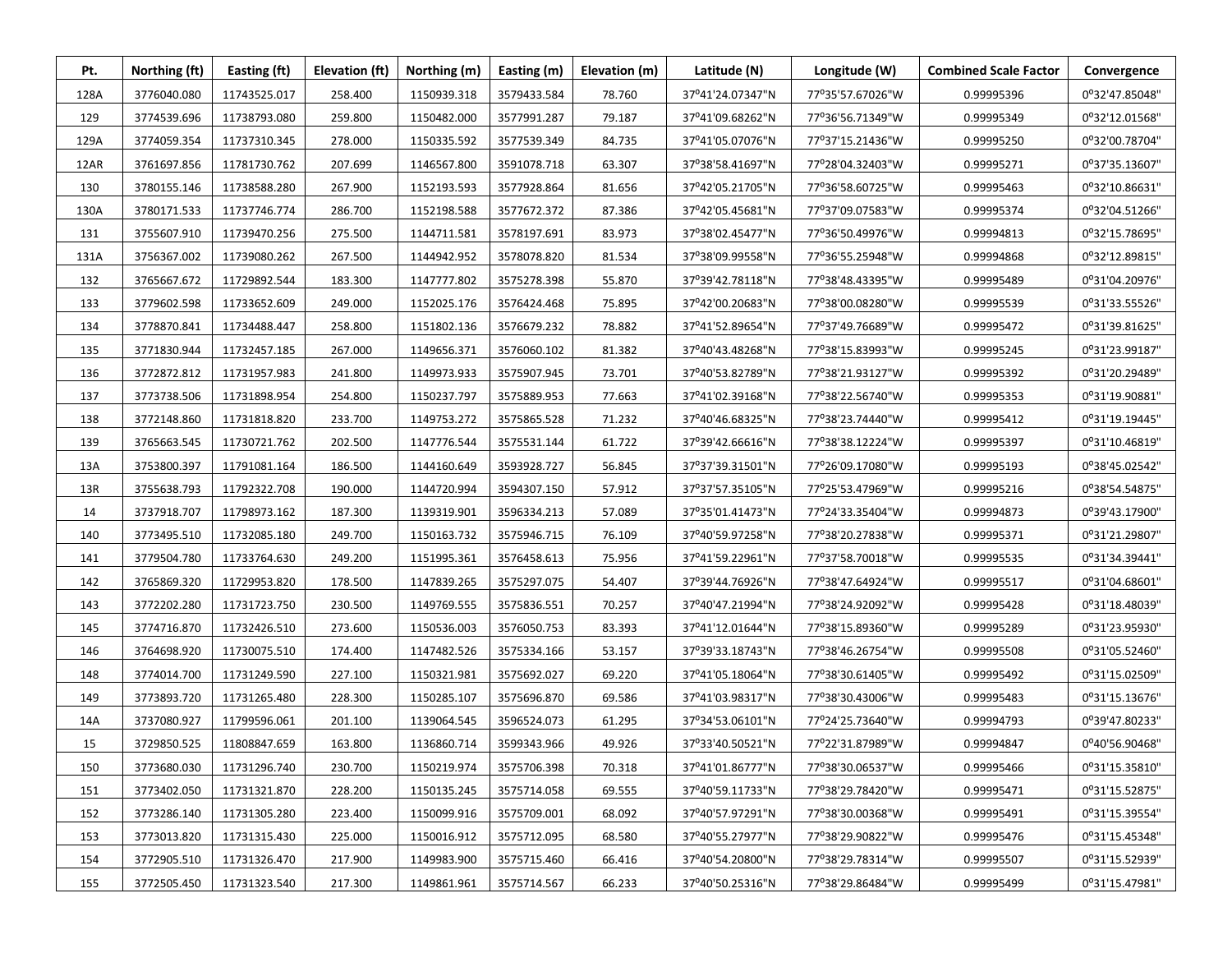| Pt.  | Northing (ft) | Easting (ft) | Elevation (ft) | Northing (m) | Easting (m) | Elevation (m) | Latitude (N)     | Longitude (W)    | <b>Combined Scale Factor</b> | Convergence    |
|------|---------------|--------------|----------------|--------------|-------------|---------------|------------------|------------------|------------------------------|----------------|
| 156R | 3772403.720   | 11731273.030 | 220.200        | 1149830.954  | 3575699.171 | 67.120        | 37°40'49.25197"N | 77°38'30.50465"W | 0.99995484                   | 0°31'15.09149" |
| 157  | 3772025.230   | 11731005.900 | 217.200        | 1149715.590  | 3575617.750 | 66.203        | 37°40'45.53412"N | 77°38'33.87025"W | 0.99995487                   | 0°31'13.04882" |
| 158  | 3771569.650   | 11731546.940 | 222.400        | 1149576.729  | 3575782.659 | 67.788        | 37°40'40.98151"N | 77°38'27.19188"W | 0.99995451                   | 0°31'17.10210" |
| 159  | 3767962.090   | 11730538.710 | 204.800        | 1148477.142  | 3575475.350 | 62.423        | 37°40'05.40668"N | 77°38'40.13962"W | 0.99995443                   | 0°31'09.24379" |
| 15A  | 3728458.158   | 11809558.051 | 160.300        | 1136436.320  | 3599560.493 | 48.860        | 37°33'26.65616"N | 77°22'23.26395"W | 0.99994841                   | 0°41'02.13391" |
| 16   | 3720590.040   | 11823952.527 | 164.000        | 1134038.112  | 3603947.938 | 49.987        | 37°32'07.13396"N | 77°19'25.72670"W | 0.99994705                   | 0°42'49.88567" |
| 160  | 3767909.790   | 11730618.030 | 206.100        | 1148461.201  | 3575499.527 | 62.819        | 37°40'04.88252"N | 77°38'39.15901"W | 0.99995436                   | 0°31'09.83894" |
| 161  | 3766318.810   | 11730133.490 | 167.000        | 1147976.269  | 3575351.839 | 50.902        | 37°39'49.19699"N | 77°38'45.36427"W | 0.99995583                   | 0°31'06.07282" |
| 162  | 3766318.270   | 11730135.090 | 167.300        | 1147976.105  | 3575352.326 | 50.993        | 37°39'49.19151"N | 77°38'45.34444"W | 0.99995581                   | 0°31'06.08486" |
| 163  | 3765814.810   | 11730104.520 | 181.100        | 1147822.650  | 3575343.009 | 55.199        | 37°39'44.21688"N | 77°38'45.78125"W | 0.99995503                   | 0°31'05.81974" |
| 164  | 3765685.490   | 11730100.590 | 182.800        | 1147783.233  | 3575341.811 | 55.718        | 37°39'42.93874"N | 77°38'45.84468"W | 0.99995492                   | 0°31'05.78125" |
| 165  | 3763855.090   | 11729397.140 | 161.500        | 1147225.326  | 3575127.399 | 49.225        | 37°39'24.90563"N | 77°38'54.79811"W | 0.99995549                   | 0°31'00.34718" |
| 16A  | 3721058.204   | 11824718.892 | 164.300        | 1134180.809  | 3604181.527 | 50.079        | 37°32'11.66784"N | 77°19'16.13999"W | 0.99994710                   | 0°42'55.70409" |
| 17   | 3715166.921   | 11830193.611 | 161.500        | 1132385.142  | 3605850.225 | 49.225        | 37°31'12.74390"N | 77°18'09.10020"W | 0.99994644                   | 0°43'36.39220" |
| 170  | 3774860.850   | 11732027.240 | -9999.000      | 1150579.888  | 3575929.055 | -9999.000     | 37°41'13.47589"N | 77°38'20.84424"W | -9999.00000000               | 0°31'20.95463" |
| 171  | 3775004.830   | 11731627.960 | -9999.000      | 1150623.774  | 3575807.354 | -9999.000     | 37°41'14.93528"N | 77°38'25.79505"W | -9999.00000000               | 0°31'17.94986" |
| 172R | 3774560.220   | 11731221.710 | 0.000          | 1150488.256  | 3575683.529 | 0.000         | 37°41'10.57629"N | 77°38'30.89919"W | 0.99996084                   | 0°31'14.85204" |
| 173  | 3771797.440   | 11731276.430 | -9999.000      | 1149646.159  | 3575700.208 | -9999.000     | 37°40'43.25782"N | 77°38'30.53091"W | -9999.00000000               | 0°31'15.07555" |
| 174  | 3775148.810   | 11731228.670 | 233.900        | 1150667.659  | 3575685.650 | 71.293        | 37°41'16.39461"N | 77°38'30.74604"W | 0.99995490                   | 0°31'14.94498" |
| 175  | 3775105.750   | 11731193.830 | 233.500        | 1150654.534  | 3575675.031 | 71.171        | 37°41'15.97204"N | 77°38'31.18433"W | 0.99995491                   | 0°31'14.67897" |
| 176  | 3764742.810   | 11729193.440 | 154.000        | 1147495.904  | 3575065.311 | 46.939        | 37°39'33.70008"N | 77°38'57.23168"W | 0.99995606                   | 0°30'58.87019" |
| 177  | 3764720.940   | 11729632.880 | 152.200        | 1147489.238  | 3575199.253 | 46.391        | 37°39'33.44467"N | 77°38'51.76943"W | 0.99995614                   | 0°31'02.18537" |
| 178  | 3763887.820   | 11729021.460 | 152.800        | 1147235.302  | 3575012.891 | 46.574        | 37°39'25.26268"N | 77°38'59.46611"W | 0.99995591                   | 0°30'57.51406" |
| 179  | 3766849.140   | 11730295.000 | -9999.000      | 1148137.914  | 3575401.067 | -9999.000     | 37°39'54.42554"N | 77°38'43.29597"W | -9999.00000000               | 0°31'07.32812" |
| 17A  | 3713969.654   | 11829988.282 | 159.000        | 1132020.215  | 3605787.640 | 48.463        | 37°31'00.93315"N | 77°18'11.83716"W | 0.99994641                   | 0°43'34.73107" |
| 18   | 3700466.965   | 11827787.522 | 156.200        | 1127904.587  | 3605116.847 | 47.610        | 37°28'47.71630"N | 77°18'41.26213"W | 0.99994508                   | 0°43'16.87233" |
| 180  | 3767379.460   | 11730456.510 | -9999.000      | 1148299.556  | 3575450.296 | -9999.000     | 37°39'59.65399"N | 77°38'41.22759"W | -9999.00000000               | 0°31'08.58347" |
| 181  | 3763276.420   | 11729238.710 | -9999.000      | 1147048.947  | 3575079.109 | -9999.000     | 37°39'19.19883"N | 77°38'56.83308"W | -9999.00000000               | 0°30'59.11211" |
| 184  | 3762705.330   | 11729072.960 | 150.800        | 1146874.878  | 3575028.589 | 45.964        | 37°39'13.56761"N | 77°38'58.95814"W | 0.99995572                   | 0°30'57.82236" |
| 185  | 3762702.670   | 11729081.640 | 151.000        | 1146874.068  | 3575031.234 | 46.025        | 37°39'13.54054"N | 77°38'58.85051"W | 0.99995571                   | 0°30'57.88769" |
| 18A  | 3699831.119   | 11828953.013 | 159.100        | 1127710.781  | 3605472.090 | 48.494        | 37°28'41.28478"N | 77°18'26.90332"W | 0.99994488                   | 0°43'25.58705" |
| 19   | 3703269.721   | 11841115.046 | 146.800        | 1128758.869  | 3609179.085 | 44.745        | 37°29'13.73413"N | 77°15'55.47420"W | 0.99994579                   | 0°44'57.49314" |
| 19A  | 3702865.987   | 11842260.938 | 144.900        | 1128635.810  | 3609528.353 | 44.166        | 37°29'09.59431"N | 77°15'41.32331"W | 0.99994584                   | 0°45'06.08166" |
| 1A   | 3768027.079   | 11739399.043 | 279.500        | 1148496.951  | 3578175.985 | 85.192        | 37°40'05.24113"N | 77°36'49.93581"W | 0.99995087                   | 0°32'16.12922" |
| 1R   | 3769909.279   | 11738881.541 | 290.759        | 1149070.646  | 3578018.250 | 88.624        | 37°40'23.8970"N  | 77°36'56.1527"W  | 0.99995100                   | 0°32'13.26"    |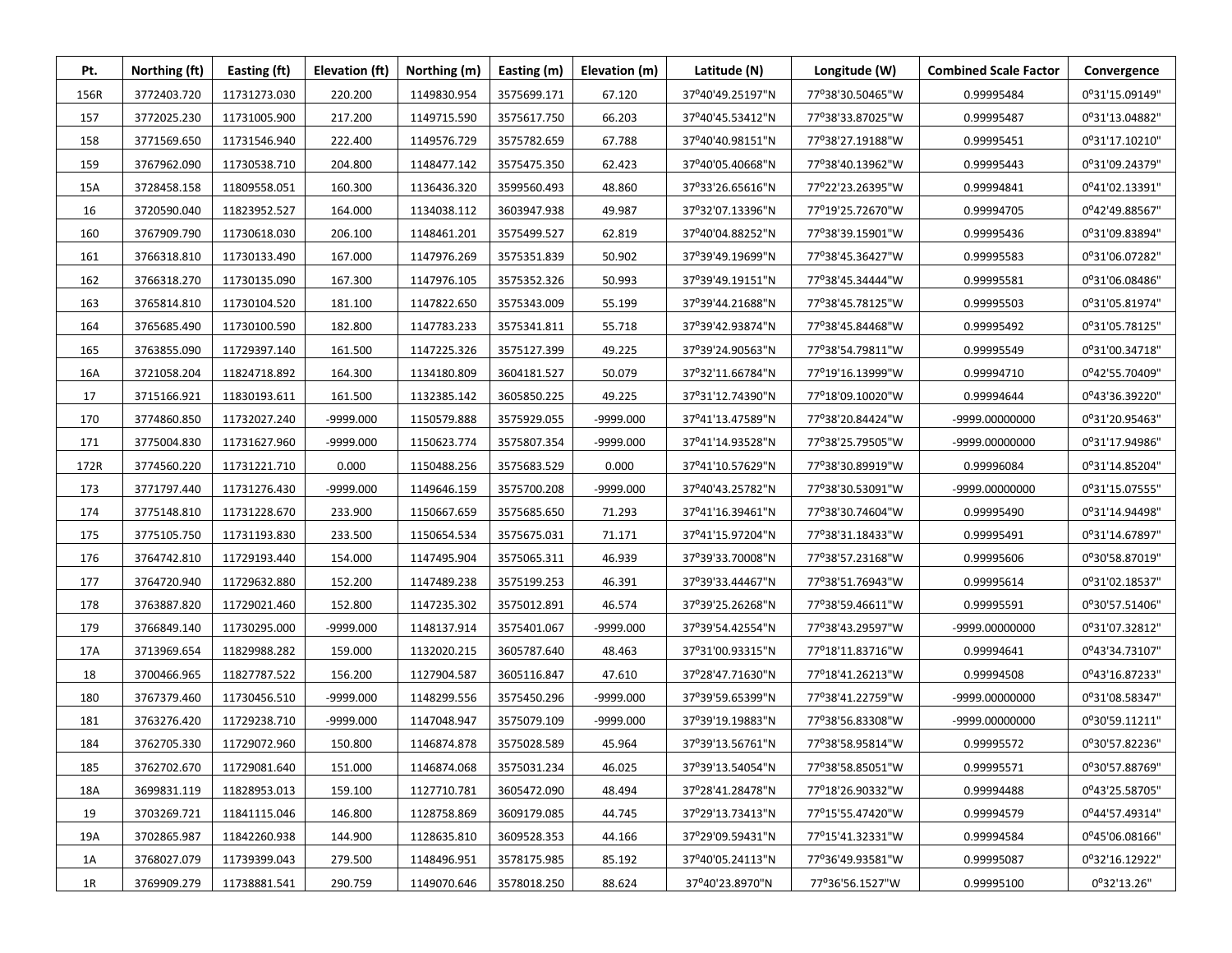| Pt.            | Northing (ft) | Easting (ft) | Elevation (ft) | Northing (m) | Easting (m) | Elevation (m) | Latitude (N)     | Longitude (W)    | <b>Combined Scale Factor</b> | Convergence    |
|----------------|---------------|--------------|----------------|--------------|-------------|---------------|------------------|------------------|------------------------------|----------------|
| $\overline{2}$ | 3764096.748   | 11750126.159 | 245.100        | 1147298.984  | 3581445.617 | 74.707        | 37°39'25.36861"N | 77°34'37.00091"W | 0.99995154                   | 0°33'36.81072" |
| 20             | 3702678.629   | 11856405.002 | 132.000        | 1128578.703  | 3613839.473 | 40.234        | 37°29'05.87132"N | 77°12'45.87944"W | 0.99994642                   | 0°46'52.56291" |
| 20A            | 3701755.024   | 11856245.206 | 132.000        | 1128297.188  | 3613790.767 | 40.234        | 37°28'56.76191"N | 77°12'48.01808"W | 0.99994634                   | 0°46'51.26492" |
| 21A            | 3711184.934   | 11845405.554 | 127.500        | 1131171.430  | 3610486.834 | 38.862        | 37°30'31.42768"N | 77°15'00.94367"W | 0.99994756                   | 0°45'30.58907" |
| 21R            | 3710832.228   | 11842961.636 | 135.800        | 1131063.925  | 3609741.927 | 41.392        | 37°30'28.25954"N | 77°15'31.33058"W | 0.99994713                   | 0°45'12.14650" |
| 22             | 3753860.297   | 11768353.121 | 237.600        | 1144178.907  | 3587001.206 | 72.421        | 37°37'42.34666"N | 77°30'51.67666"W | 0.99994953                   | 0°35'53.56560" |
| 22AR           | 3754635.411   | 11768280.282 | 229.352        | 1144415.162  | 3586979.004 | 69.907        | 37°37'50.01716"N | 77°30'52.48150"W | 0.99995009                   | 0°35'53.07712" |
| 23             | 3706226.468   | 11808078.737 | 143.400        | 1129660.087  | 3599109.598 | 43.708        | 37°29'47.04034"N | 77°22'44.91270"W | 0.99994628                   | 0°40'48.99474" |
| 23A            | 3705611.390   | 11808676.039 | 151.400        | 1129472.611  | 3599291.656 | 46.147        | 37°29'40.88925"N | 77°22'37.59199"W | 0.99994583                   | 0°40'53.43786" |
| 24             | 3707879.749   | 11804301.513 | 122.600        | 1130164.008  | 3597958.297 | 37.369        | 37°30'03.82618"N | 77°23'31.54094"W | 0.99994745                   | 0°40'20.69491" |
| 24A            | 3707247.413   | 11804350.633 | 133.100        | 1129971.272  | 3597973.269 | 40.569        | 37°29'57.56895"N | 77°23'31.02351"W | 0.99994688                   | 0°40'21.00895" |
| 25             | 3701389.433   | 11814583.032 | 138.000        | 1128185.756  | 3601092.111 | 42.062        | 37°28'58.44837"N | 77°21'24.93247"W | 0.99994604                   | 0°41'37.53673" |
| 25A            | 3701793.666   | 11813707.315 | 146.900        | 1128308.966  | 3600825.192 | 44.775        | 37°29'02.54948"N | 77°21'35.73608"W | 0.99994565                   | 0°41'30.97975" |
| 26             | 3687059.619   | 11807814.985 | 152.200        | 1123818.020  | 3599029.206 | 46.391        | 37°26'37.57903"N | 77°22'51.00503"W | 0.99994423                   | 0°40'45.29715" |
| 26A            | 3687167.226   | 11808673.514 | 147.100        | 1123850.818  | 3599290.886 | 44.836        | 37°26'38.54213"N | 77°22'40.34374"W | 0.99994448                   | 0°40'51.76776" |
| 27             | 3677624.207   | 11823420.528 | 78.000         | 1120942.100  | 3603785.785 | 23.774        | 37°25'02.42307"N | 77°19'38.95664"W | 0.99994728                   | 0°42'41.85610" |
| 27AR           | 3677618.278   | 11824441.883 | 79.575         | 1120940.293  | 3604097.094 | 24.255        | 37°25'02.23884"N | 77°19'26.29767"W | 0.99994719                   | 0°42'49.53914" |
| 28             | 3678558.280   | 11832501.586 | 31.300         | 1121226.806  | 3606553.697 | 9.540         | 37°25'10.52772"N | 77°17'46.24804"W | 0.99994954                   | 0°43'50.26175" |
| 28AR           | 3679558.869   | 11831857.182 | 26.701         | 1121531.786  | 3606357.282 | 8.138         | 37°25'20.50116"N | 77°17'54.07787"W | 0.99994980                   | 0°43'45.50962" |
| 29             | 3680376.216   | 11844473.533 | 134.400        | 1121780.914  | 3610202.754 | 40.965        | 37°25'26.96530"N | 77°15'17.55330"W | 0.99994470                   | 0°45'20.50828" |
| 29A            | 3679847.308   | 11844812.455 | 124.000        | 1121619.703  | 3610306.057 | 37.795        | 37°25'21.69210"N | 77°15'13.43852"W | 0.99994517                   | 0°45'23.00564" |
| 2A             | 3764466.114   | 11749537.925 | 252.400        | 1147411.566  | 3581266.322 | 76.932        | 37°39'29.07706"N | 77°34'44.27087"W | 0.99995128                   | 0°33'32.39840" |
| 3              | 3756458.574   | 11733910.092 | 207.700        | 1144970.863  | 3576502.949 | 63.307        | 37°38'11.37506"N | 77°37'59.52325"W | 0.99995156                   | 0°31'33.89487" |
| 30             | 3692763.151   | 11853160.945 | 126.400        | 1125556.460  | 3612850.682 | 38.527        | 37°27'28.27989"N | 77°13'27.78801"W | 0.99994584                   | 0°46'27.12755" |
| 30A            | 3693384.970   | 11853730.916 | 142.200        | 1125745.990  | 3613024.410 | 43.343        | 37°27'34.35116"N | 77°13'20.61504"W | 0.99994513                   | 0°46'31.48101" |
| 31             | 3689581.767   | 11837706.134 | 137.600        | 1124586.772  | 3608140.046 | 41.941        | 37°26'58.84920"N | 77°16'39.96601"W | 0.99994508                   | 0°44'30.48996" |
| 31A            | 3688863.462   | 11837739.583 | 133.400        | 1124367.832  | 3608150.242 | 40.660        | 37°26'51.74349"N | 77°16'39.66656"W | 0.99994523                   | 0°44'30.67170" |
| 32             | 3688314.564   | 11850650.325 | 146.500        | 1124200.528  | 3612085.444 | 44.653        | 37°26'44.63410"N | 77°13'59.66432"W | 0.99994457                   | 0°46'07.78103" |
| 32A            | 3688420.011   | 11851509.827 | 148.900        | 1124232.668  | 3612347.420 | 45.385        | 37°26'45.56242"N | 77°13'48.98917"W | 0.99994446                   | 0°46'14.26005" |
| 33             | 3682560.505   | 11849689.718 | 144.600        | 1122446.687  | 3611792.650 | 44.074        | 37°25'47.87484"N | 77°14'12.53032"W | 0.99994432                   | 0°45'59.97234" |
| 33A            | 3682314.665   | 11850293.599 | 140.300        | 1122371.755  | 3611976.713 | 42.764        | 37°25'45.36443"N | 77°14'05.08479"W | 0.99994451                   | 0°46'04.49121" |
| 34             | 3675363.372   | 11846258.269 | 111.100        | 1120252.996  | 3610746.742 | 33.863        | 37°24'37.17308"N | 77°14'56.25293"W | 0.99994561                   | 0°45'33.43600" |
| 34A            | 3676002.983   | 11846282.549 | 129.600        | 1120447.950  | 3610754.143 | 39.502        | 37°24'43.49335"N | 77°14'55.84693"W | 0.99994475                   | 0°45'33.68241" |
| 35             | 3675474.612   | 11835391.435 | 51.700         | 1120286.902  | 3607434.525 | 15.758        | 37°24'39.67537"N | 77°17'10.91836"W | 0.99994845                   | 0°44'11.70420" |
| 35A            | 3674819.561   | 11836328.844 | 53.300         | 1120087.242  | 3607720.247 | 16.246        | 37°24'33.07993"N | 77°16'59.40470"W | 0.99994835                   | 0°44'18.69213" |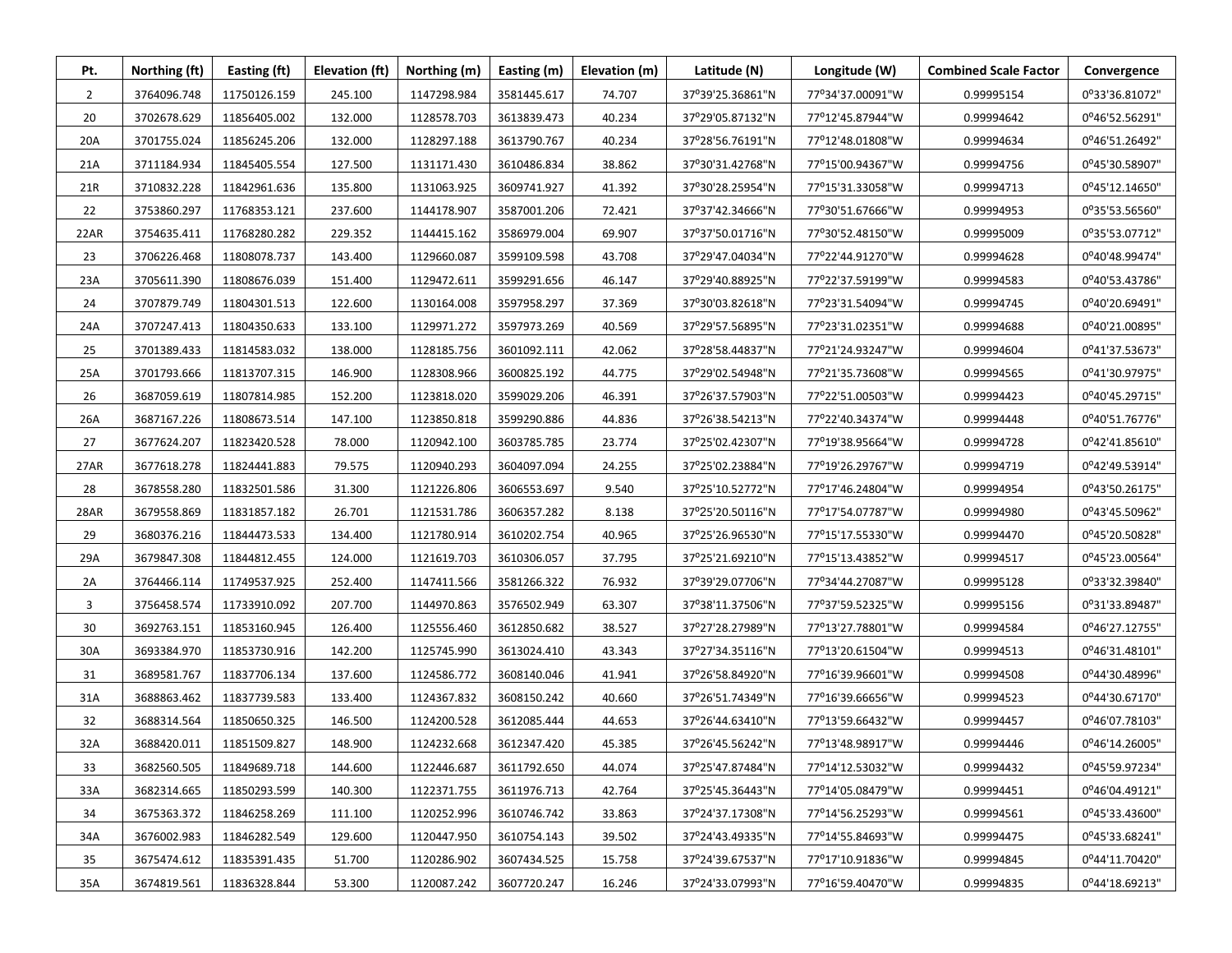| Pt.   | Northing (ft) | Easting (ft) | Elevation (ft) | Northing (m) | Easting (m) | Elevation (m) | Latitude (N)     | Longitude (W)    | <b>Combined Scale Factor</b> | Convergence    |
|-------|---------------|--------------|----------------|--------------|-------------|---------------|------------------|------------------|------------------------------|----------------|
| 36AR2 | 3672800.849   | 11834490.294 | 32.885         | 1119471.938  | 3607159.856 | 10.023        | 37°24'13.35571"N | 77°17'22.51210"W | 0.99994925                   | 0°44'04.66768" |
| 36R   | 3671574.805   | 11833484.765 | 33.900         | 1119098.239  | 3606853.370 | 10.333        | 37°24'01.36174"N | 77°17'35.16777"W | 0.99994917                   | 0°43'56.98663" |
| 37    | 3671001.360   | 11844316.132 | 48.200         | 1118923.452  | 3610154.778 | 14.691        | 37°23'54.30219"N | 77°15'21.03614"W | 0.99994848                   | 0°45'18.39445" |
| 37A   | 3673577.193   | 11841557.790 | 48.100         | 1119708.568  | 3609314.033 | 14.661        | 37°24'20.12604"N | 77°15'54.79990"W | 0.99994856                   | 0°44'57.90239" |
| 38    | 3685272.751   | 11855203.624 | 113.900        | 1123273.381  | 3613473.292 | 34.717        | 37°26'13.95401"N | 77°13'03.71725"W | 0.99994594                   | 0°46'41.73670" |
| 38A   | 3684783.688   | 11855798.460 | 99.400         | 1123124.314  | 3613654.598 | 30.297        | 37°26'09.03904"N | 77°12'56.42481"W | 0.99994660                   | 0°46'46.16266" |
| 39    | 3681455.018   | 11828990.289 | 46.900         | 1122109.734  | 3605483.451 | 14.295        | 37°25'39.60666"N | 77°18'29.31906"W | 0.99994893                   | 0°43'24.12087" |
| 39A   | 3681064.864   | 11830217.267 | 35.800         | 1121990.815  | 3605857.435 | 10.912        | 37°25'35.59600"N | 77°18'14.16968"W | 0.99994944                   | 0°43'33.31540" |
| 3A    | 3757054.643   | 11733995.437 | 196.200        | 1145152.546  | 3576528.963 | 59.802        | 37°38'17.26027"N | 77°37'58.39419"W | 0.99995224                   | 0°31'34.58013" |
| 4     | 3746609.800   | 11734063.827 | 175.700        | 1141968.951  | 3576549.808 | 53.553        | 37°36'33.99220"N | 77°37'58.73657"W | 0.99995100                   | 0°31'34.37233" |
| 40    | 3682581.141   | 11837957.027 | 41.600         | 1122452.977  | 3608216.519 | 12.680        | 37°25'49.60620"N | 77°16'37.97933"W | 0.99994924                   | 0°44'31.69572" |
| 40A   | 3682514.266   | 11838388.307 | 44.600         | 1122432.593  | 3608347.973 | 13.594        | 37°25'48.88979"N | 77°16'32.64339"W | 0.99994909                   | 0°44'34.93423" |
| 41    | 3685243.298   | 11844143.843 | 139.900        | 1123264.404  | 3610102.264 | 42.642        | 37°26'15.12605"N | 77°15'20.84498"W | 0.99994469                   | 0°45'18.51048" |
| 41A   | 3684318.462   | 11843811.414 | 150.400        | 1122982.513  | 3610000.939 | 45.842        | 37°26'06.02609"N | 77°15'25.11755"W | 0.99994414                   | 0°45'15.91734" |
| 42    | 3690491.131   | 11856472.656 | 151.200        | 1124863.947  | 3613860.094 | 46.086        | 37°27'05.37369"N | 77°12'47.10142"W | 0.99994449                   | 0°46'51.82126" |
| 42A   | 3691326.369   | 11856934.692 | 149.600        | 1125118.528  | 3614000.922 | 45.598        | 37°27'13.56877"N | 77°12'41.23051"W | 0.99994462                   | 0°46'55.38446" |
| 43    | 3691254.926   | 11847644.533 | 148.900        | 1125096.752  | 3611169.276 | 45.385        | 37°27'14.10059"N | 77°14'36.44999"W | 0.99994465                   | 0°45'45.45490" |
| 43A   | 3690560.827   | 11848215.263 | 142.400        | 1124885.190  | 3611343.235 | 43.404        | 37°27'07.16335"N | 77°14'29.48708"W | 0.99994491                   | 0°45'49.68086" |
| 44    | 3691664.703   | 11829051.470 | 120.300        | 1125221.652  | 3605502.099 | 36.668        | 37°27'20.53626"N | 77°18'26.96171"W | 0.99994606                   | 0°43'25.55161" |
| 44A   | 3692280.434   | 11828172.658 | 108.200        | 1125409.327  | 3605234.237 | 32.979        | 37°27'26.73324"N | 77°18'37.76406"W | 0.99994668                   | 0°43'18.99539" |
| 45    | 3698919.539   | 11836280.096 | 143.300        | 1127432.930  | 3607705.389 | 43.678        | 37°28'31.34782"N | 77°16'56.15578"W | 0.99994554                   | 0°44'20.66398" |
| 45A   | 3698988.468   | 11835553.207 | 139.100        | 1127453.940  | 3607483.833 | 42.398        | 37°28'32.12188"N | 77°17'05.16160"W | 0.99994575                   | 0°44'15.19812" |
| 46    | 3697886.789   | 11840750.090 | 147.000        | 1127118.148  | 3609067.846 | 44.806        | 37°28'20.56406"N | 77°16'00.87443"W | 0.99994527                   | 0°44'54.21561" |
| 46A   | 3697623.050   | 11841520.667 | 147.700        | 1127037.760  | 3609302.718 | 45.019        | 37°28'17.85704"N | 77°15'51.35890"W | 0.99994522                   | 0°44'59.99081" |
| 47    | 3703918.308   | 11836330.925 | 149.000        | 1128956.558  | 3607720.882 | 45.415        | 37°29'20.76070"N | 77°16'54.72510"W | 0.99994575                   | 0°44'21.53229" |
| 47A   | 3704038.477   | 11835421.742 | 154.100        | 1128993.186  | 3607443.762 | 46.970        | 37°29'22.06457"N | 77°17'05.98609"W | 0.99994552                   | 0°44'14.69772" |
| 48    | 3707238.850   | 11842218.578 | 147.100        | 1129968.662  | 3609515.442 | 44.836        | 37°29'52.83106"N | 77°15'41.13703"W | 0.99994618                   | 0°45'06.19472" |
| 48A   | 3707726.350   | 11842833.762 | 138.900        | 1130117.252  | 3609702.950 | 42.337        | 37°29'57.57073"N | 77°15'33.42409"W | 0.99994663                   | 0°45'10.87590" |
| 49    | 3713357.845   | 11857721.175 | 54.000         | 1131833.735  | 3614240.643 | 16.459        | 37°30'51.27010"N | 77°12'27.73709"W | 0.99995132                   | 0°47'03.57395" |
| 49A   | 3713606.519   | 11858600.475 | 56.800         | 1131909.531  | 3614508.654 | 17.313        | 37°30'53.60938"N | 77°12'16.78179"W | 0.99995122                   | 0°47'10.22299" |
| 4A    | 3745613.867   | 11735109.856 | 164.300        | 1141665.390  | 3576868.638 | 50.079        | 37°36'24.05080"N | 77°37'45.85137"W | 0.99995134                   | 0°31'42.19267" |
| 5     | 3751333.042   | 11741793.052 | 232.000        | 1143408.598  | 3578905.680 | 70.714        | 37°37'19.97539"N | 77°36'22.12743"W | 0.99994928                   | 0°32'33.00682" |
| 50    | 3698999.047   | 11855654.714 | 124.900        | 1127457.165  | 3613610.784 | 38.070        | 37°28'29.59522"N | 77°12'55.80879"W | 0.99994642                   | 0°46'46.53654" |
| 50A   | 3698837.615   | 11854800.552 | 123.000        | 1127407.960  | 3613350.435 | 37.490        | 37°28'28.11404"N | 77°13'06.43141"W | 0.99994650                   | 0°46'40.08941" |
| 51    | 3699812.112   | 11849924.990 | 141.100        | 1127704.987  | 3611864.361 | 43.007        | 37°28'38.39825"N | 77°14'06.74808"W | 0.99994572                   | 0°46'03.48172" |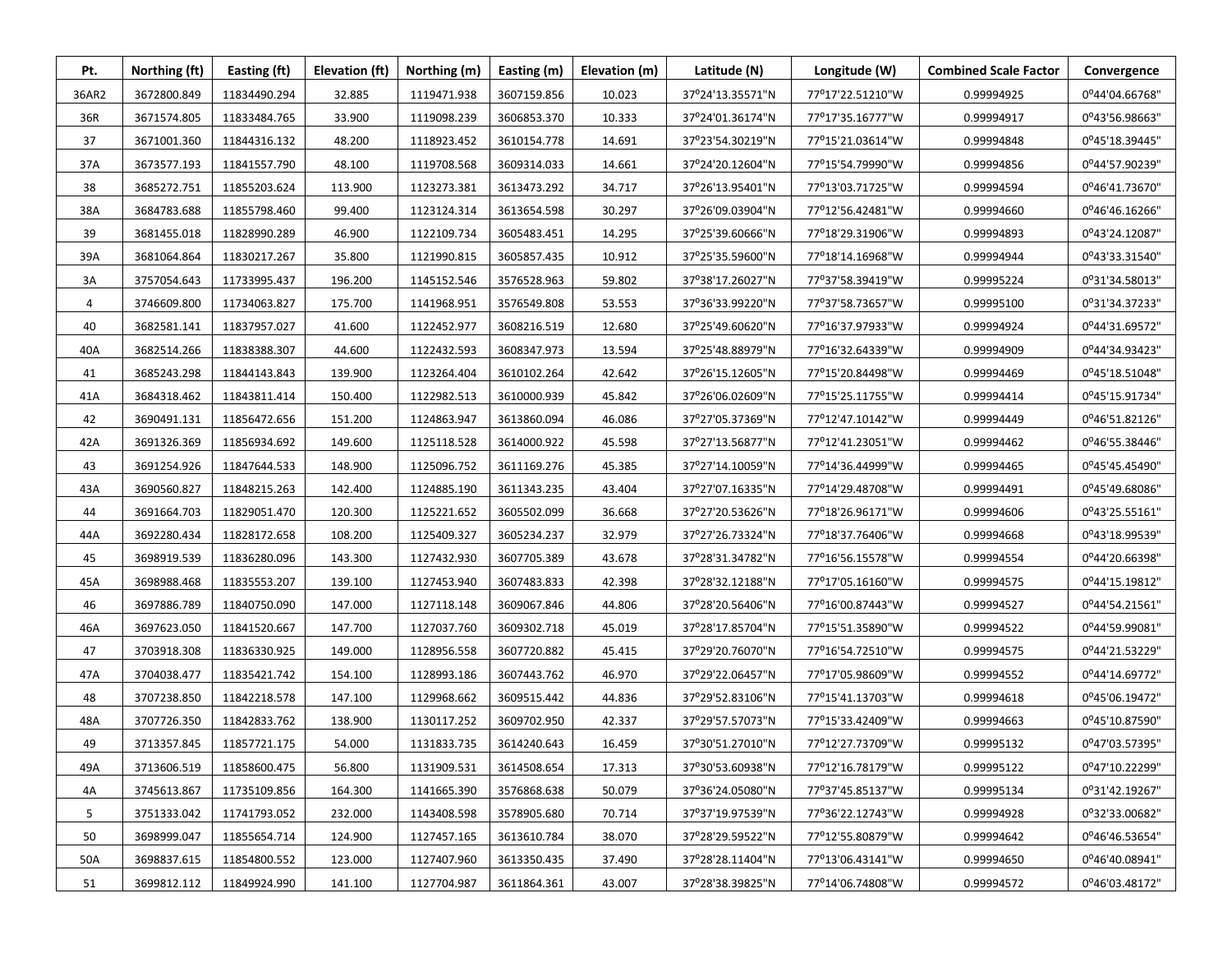| Pt.         | Northing (ft) | Easting (ft) | Elevation (ft) | Northing (m) | Easting (m) | Elevation (m) | Latitude (N)     | Longitude (W)    | <b>Combined Scale Factor</b> | Convergence    |
|-------------|---------------|--------------|----------------|--------------|-------------|---------------|------------------|------------------|------------------------------|----------------|
| 51A         | 3699497.258   | 11850699.804 | 129.000        | 1127609.020  | 3612100.525 | 39.319        | 37°28'35.18279"N | 77°13'57.18903"W | 0.99994627                   | 0°46'09.28335" |
| 52          | 3708846.878   | 11848875.435 | 164.100        | 1130458.789  | 3611544.456 | 50.018        | 37°30'07.85687"N | 77°14'18.26988"W | 0.99994554                   | 0°45'56.48886" |
| 52A         | 3709755.664   | 11848461.826 | 155.000        | 1130735.788  | 3611418.388 | 47.244        | 37°30'16.89593"N | 77°14'23.25182"W | 0.99994608                   | 0°45'53.46520" |
| 53          | 3717469.127   | 11845377.552 | 134.200        | 1133086.856  | 3610478.299 | 40.904        | 37°31'33.55807"N | 77°15'00.25854"W | 0.99994803                   | 0°45'31.00490" |
| 53A         | 3718244.547   | 11845526.724 | 145.400        | 1133323.205  | 3610523.767 | 44.318        | 37°31'41.20448"N | 77°14'58.27937"W | 0.99994760                   | 0°45'32.20610" |
| 54          | 3713614.366   | 11834852.445 | 149.800        | 1131911.923  | 3607270.240 | 45.659        | 37°30'56.80679"N | 77°17'11.52211"W | 0.99994680                   | 0°44'11.33777" |
| 54A         | 3714357.209   | 11833546.273 | 155.900        | 1132138.342  | 3606872.118 | 47.518        | 37°31'04.31640"N | 77°17'27.61540"W | 0.99994660                   | 0°44'01.57036" |
| 55          | 3718424.080   | 11839438.925 | 161.800        | 1133377.926  | 3608668.202 | 49.317        | 37°31'43.76995"N | 77°16'13.82035"W | 0.99994684                   | 0°44'46.35841" |
| 55A         | 3718126.257   | 11840518.647 | 153.600        | 1133287.150  | 3608997.302 | 46.817        | 37°31'40.68637"N | 77°16'00.46555"W | 0.99994719                   | 0°44'54.46376" |
| 56          | 3725837.698   | 11834115.620 | 105.600        | 1135637.602  | 3607045.655 | 32.187        | 37°32'57.74276"N | 77°17'18.72015"W | 0.99995059                   | 0°44'06.96910" |
| 56A         | 3725474.954   | 11832569.813 | 105.800        | 1135527.037  | 3606574.493 | 32.248        | 37°32'54.35230"N | 77°17'37.97184"W | 0.99995053                   | 0°43'55.28478" |
| 57          | 3685841.116   | 11819299.062 | 128.400        | 1123446.619  | 3602529.560 | 39.136        | 37°26'24.16249"N | 77°20'28.79294"W | 0.99994529                   | 0°42'11.60920" |
| 57A         | 3685278.389   | 11820164.324 | 134.600        | 1123275.100  | 3602793.292 | 41.026        | 37°26'18.49398"N | 77°20'18.15046"W | 0.99994496                   | 0°42'18.06839" |
| 58          | 3682313.686   | 11816731.260 | 142.000        | 1122371.456  | 3601746.892 | 43.282        | 37°25'49.59901"N | 77°21'01.16369"W | 0.99994444                   | 0°41'51.96259" |
| <b>58AR</b> | 3683213.653   | 11816697.326 | 134.900        | 1122645.767  | 3601736.549 | 41.118        | 37°25'58.50061"N | 77°21'01.44851"W | 0.99994483                   | 0°41'51.78973" |
| 59          | 3675865.804   | 11814688.918 | 87.200         | 1120406.138  | 3601124.385 | 26.579        | 37°24'46.09704"N | 77°21'27.45077"W | 0.99994677                   | 0°41'36.00831" |
| 59A         | 3676326.620   | 11814257.282 | 81.200         | 1120546.595  | 3600992.822 | 24.750        | 37°24'50.70452"N | 77°21'32.73165"W | 0.99994707                   | 0°41'32.80321" |
| 5A          | 3750769.119   | 11740710.167 | 212.100        | 1143236.714  | 3578575.616 | 64.648        | 37°37'14.50139"N | 77°36'35.65314"W | 0.99995011                   | 0°32'24.79772" |
| 6           | 3764381.509   | 11733839.731 | 236.500        | 1147385.779  | 3576481.503 | 72.085        | 37°39'29.71026"N | 77°37'59.49355"W | 0.99995203                   | 0°31'33.91290" |
| 60A         | 3689942.271   | 11810816.783 | 134.100        | 1124696.654  | 3599944.156 | 40.874        | 37°27'05.72487"N | 77°22'13.35618"W | 0.99994528                   | 0°41'08.14718" |
| 60R         | 3690720.455   | 11810732.025 | 140.800        | 1124933.845  | 3599918.321 | 42.916        | 37°27'13.42840"N | 77°22'14.29181"W | 0.99994502                   | 0°41'07.57932" |
| 61          | 3670712.000   | 11819218.699 | 89.100         | 1118835.255  | 3602505.065 | 27.158        | 37°23'54.59814"N | 77°20'32.09000"W | 0.99994652                   | 0°42'09.60814" |
| 61A         | 3670412.965   | 11820361.503 | 65.300         | 1118744.109  | 3602853.392 | 19.903        | 37°23'51.50291"N | 77°20'17.97385"W | 0.99994765                   | 0°42'18.17558" |
| 62          | 3670675.162   | 11808003.595 | 29.600         | 1118824.027  | 3599086.694 | 9.022         | 37°23'55.57113"N | 77°22'51.07491"W | 0.99994936                   | 0°40'45.25474" |
| 62A         | 3671353.098   | 11807508.994 | 29.100         | 1119030.662  | 3598935.940 | 8.870         | 37°24'02.33154"N | 77°22'57.10467"W | 0.99994940                   | 0°40'41.59513" |
| 63          | 3679367.928   | 11805210.336 | 82.600         | 1121473.588  | 3598235.307 | 25.177        | 37°25'21.83888"N | 77°23'24.42309"W | 0.99994713                   | 0°40'25.01490" |
| 63A         | 3680297.160   | 11805068.046 | 92.700         | 1121756.818  | 3598191.937 | 28.255        | 37°25'31.04232"N | 77°23'26.05156"W | 0.99994669                   | 0°40'24.02654" |
| 64          | 3686654.982   | 11804655.938 | 119.800        | 1123694.686  | 3598066.326 | 36.515        | 37°26'33.94705"N | 77°23'30.23499"W | 0.99994575                   | 0°40'21.48752" |
| 64A         | 3687015.327   | 11803924.078 | 117.200        | 1123804.519  | 3597843.255 | 35.723        | 37°26'37.59447"N | 77°23'39.25734"W | 0.99994590                   | 0°40'16.01163" |
| 65          | 3693873.676   | 11802811.650 | 142.800        | 1125894.948  | 3597504.186 | 43.526        | 37°27'45.52823"N | 77°23'52.05811"W | 0.99994516                   | 0°40'08.24252" |
| 65A         | 3692967.546   | 11802926.806 | 139.100        | 1125618.759  | 3597539.286 | 42.398        | 37°27'36.55648"N | 77°23'50.76113"W | 0.99994527                   | 0°40'09.02969" |
| 66          | 3701611.592   | 11803377.033 | 161.200        | 1128253.470  | 3597676.515 | 49.134        | 37°29'01.96359"N | 77°23'43.92294"W | 0.99994496                   | 0°40'13.17996" |
| 66A         | 3700338.082   | 11804181.734 | 152.100        | 1127865.303  | 3597921.789 | 46.360        | 37°28'49.27990"N | 77°23'34.12493"W | 0.99994527                   | 0°40'19.12662" |
| 67          | 3706393.663   | 11800453.377 | 152.900        | 1129711.048  | 3596785.383 | 46.604        | 37°29'49.57793"N | 77°24'19.50670"W | 0.99994584                   | 0°39'51.58329" |
| 67A         | 3705202.117   | 11800734.029 | 151.200        | 1129347.864  | 3596870.926 | 46.086        | 37°29'37.76560"N | 77°24'16.19583"W | 0.99994580                   | 0°39'53.59274" |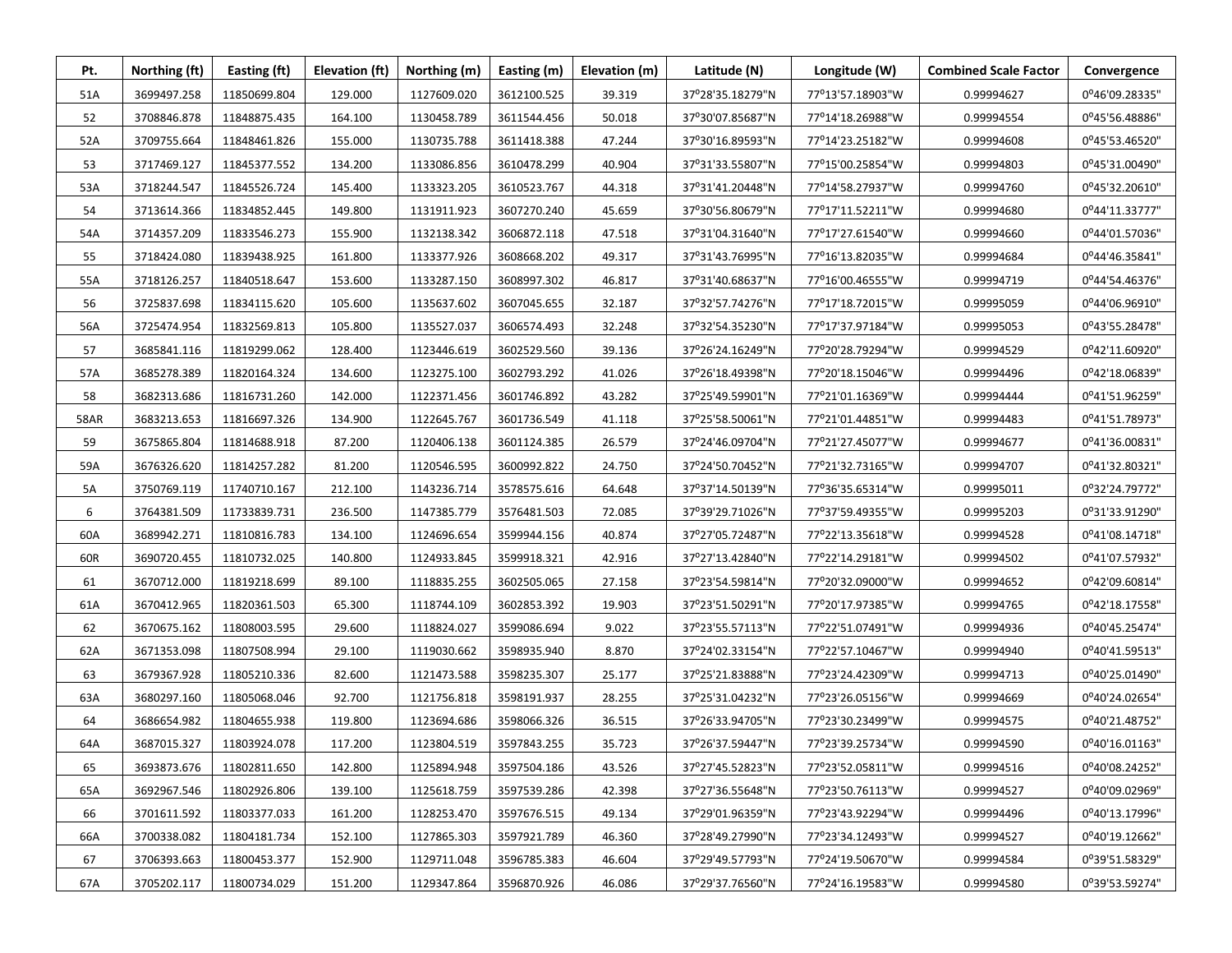| Pt.            | Northing (ft) | Easting (ft) | Elevation (ft) | Northing (m) | Easting (m) | Elevation (m) | Latitude (N)     | Longitude (W)    | <b>Combined Scale Factor</b> | Convergence    |
|----------------|---------------|--------------|----------------|--------------|-------------|---------------|------------------|------------------|------------------------------|----------------|
| 68             | 3695733.576   | 11807893.828 | 103.000        | 1126461.847  | 3599053.237 | 31.394        | 37°28'03.32475"N | 77°22'48.75157"W | 0.99994721                   | 0°40'46.66483" |
| 68A            | 3696457.856   | 11808804.642 | 110.300        | 1126682.608  | 3599330.854 | 33.620        | 37°28'10.37835"N | 77°22'37.34738"W | 0.99994692                   | 0°40'53.58632" |
| 69             | 3694530.719   | 11816953.307 | 139.900        | 1126095.215  | 3601814.572 | 42.642        | 37°27'50.35552"N | 77°20'56.56423"W | 0.99994535                   | 0°41'54.75412" |
| 69A            | 3695222.616   | 11816954.636 | 138.500        | 1126306.106  | 3601814.977 | 42.215        | 37°27'57.19575"N | 77°20'56.44311"W | 0.99994547                   | 0°41'54.82763" |
| 6A             | 3764057.672   | 11734598.760 | 254.900        | 1147287.073  | 3576712.856 | 77.694        | 37°39'26.43970"N | 77°37'50.09181"W | 0.99995108                   | 0°31'39.61905" |
| $\overline{7}$ | 3739934.321   | 11749437.933 | 261.800        | 1139934.261  | 3581235.845 | 79.797        | 37°35'26.55703"N | 77°34'48.48689"W | 0.99994559                   | 0°33'29.83958" |
| 70             | 3695384.961   | 11823137.250 | 147.000        | 1126355.589  | 3603699.442 | 44.806        | 37°27'58.04859"N | 77°19'39.73400"W | 0.99994507                   | 0°42'41.38430" |
| 70A            | 3695933.099   | 11823551.938 | 148.900        | 1126522.662  | 3603825.839 | 45.385        | 37°28'03.41675"N | 77°19'34.50599"W | 0.99994503                   | 0°42'44.55730" |
| 71             | 3705808.579   | 11821185.564 | 163.300        | 1129532.714  | 3603104.566 | 49.774        | 37°29'41.33936"N | 77°20'02.34426"W | 0.99994527                   | 0°42'27.66156" |
| 71A            | 3705307.702   | 11821893.399 | 162.400        | 1129380.046  | 3603320.315 | 49.500        | 37°29'36.30099"N | 77°19'53.63840"W | 0.99994526                   | 0°42'32.94537" |
| 72             | 3709176.890   | 11816539.402 | 157.200        | 1130559.377  | 3601688.413 | 47.915        | 37°30'15.20317"N | 77°20'59.48459"W | 0.99994594                   | 0°41'52.98168" |
| 72A            | 3709698.472   | 11815489.046 | 154.800        | 1130718.356  | 3601368.264 | 47.183        | 37°30'20.48604"N | 77°21'12.44042"W | 0.99994611                   | 0°41'45.11847" |
| 73             | 3714170.785   | 11809032.759 | 164.000        | 1132081.520  | 3599400.384 | 49.987        | 37°31'05.46869"N | 77°22'31.90070"W | 0.99994621                   | 0°40'56.89205" |
| 73A            | 3713771.449   | 11808437.480 | 167.200        | 1131959.802  | 3599218.943 | 50.963        | 37°31'01.59076"N | 77°22'39.34817"W | 0.99994601                   | 0°40'52.37199" |
| 74AR           | 3714156.478   | 11816406.802 | 164.026        | 1132077.159  | 3601647.997 | 49.995        | 37°31'04.44902"N | 77°21'00.37735"W | 0.99994619                   | 0°41'52.43984" |
| 74R            | 3713702.831   | 11816443.335 | 164.100        | 1131938.887  | 3601659.132 | 50.018        | 37°30'59.95973"N | 77°20'59.99251"W | 0.99994615                   | 0°41'52.67341" |
| 75             | 3715504.776   | 11822612.149 | 161.700        | 1132488.121  | 3603539.390 | 49.286        | 37°31'17.02445"N | 77°19'43.15039"W | 0.99994648                   | 0°42'39.31080" |
| 75A            | 3715698.425   | 11823338.557 | 161.800        | 1132547.145  | 3603760.800 | 49.317        | 37°31'18.84971"N | 77°19'34.10408"W | 0.99994650                   | 0°42'44.80124" |
| 76             | 3718613.607   | 11813712.537 | 157.800        | 1133435.694  | 3600826.783 | 48.098        | 37°31'48.83679"N | 77°21'33.14953"W | 0.99994709                   | 0°41'32.54959" |
| 76A            | 3718041.787   | 11814086.780 | 157.300        | 1133261.403  | 3600940.853 | 47.945        | 37°31'43.13886"N | 77°21'28.58962"W | 0.99994703                   | 0°41'35.31712" |
| 77A            | 3723121.956   | 11810864.270 | 155.100        | 1134809.842  | 3599958.630 | 47.275        | 37°32'33.74653"N | 77°22'07.83691"W | 0.99994785                   | 0°41'11.49696" |
| 77R            | 3723548.662   | 11810564.179 | 161.100        | 1134939.901  | 3599867.162 | 49.103        | 37°32'38.0006"N  | 77°22'11.4994"W  | 0.99994800                   | $0^041'9.27''$ |
| 78             | 3726633.298   | 11816677.187 | 162.400        | 1135880.101  | 3601730.410 | 49.500        | 37°33'07.76583"N | 77°20'55.13262"W | 0.99994802                   | 0°41'55.62300" |
| <b>78AR</b>    | 3727699.447   | 11816492.540 | 164.800        | 1136205.064  | 3601674.130 | 50.231        | 37°33'18.32830"N | 77°20'57.26408"W | 0.99994807                   | 0°41'54.32936" |
| 79             | 3723932.843   | 11823265.148 | 167.600        | 1135057.001  | 3603738.425 | 51.085        | 37°32'40.26632"N | 77°19'33.74417"W | 0.99994736                   | 0°42'45.01967" |
| 79A            | 3722816.147   | 11824102.973 | 169.900        | 1134716.631  | 3603993.795 | 51.786        | 37°32'29.12326"N | 77°19'23.51445"W | 0.99994709                   | 0°42'51.22834" |
| 7A             | 3739065.731   | 11749166.959 | 260.700        | 1139669.514  | 3581153.252 | 79.462        | 37°35'17.99587"N | 77°34'51.95857"W | 0.99994548                   | 0°33'27.73254" |
| 8              | 3752803.098   | 11757910.733 | 286.200        | 1143856.672  | 3583818.359 | 87.234        | 37°37'32.95306"N | 77°33'01.61154"W | 0.99994700                   | 0°34'34.70489" |
| 80A            | 3724465.898   | 11828900.435 | 155.000        | 1135219.476  | 3605456.064 | 47.244        | 37°32'44.83763"N | 77°18'23.69207"W | 0.99994803                   | 0°43'27.53603" |
| <b>80R</b>     | 3723767.848   | 11828030.463 | 148.600        | 1135006.710  | 3605190.896 | 45.293        | 37°32'38.04516"N | 77°18'34.60323"W | 0.99994824                   | 0°43'20.91378" |
| 81A            | 3719991.722   | 11828038.899 | 166.300        | 1133855.745  | 3605193.467 | 50.688        | 37°32'00.71247"N | 77°18'35.08965"W | 0.99994686                   | 0°43'20.61856" |
| 81R            | 3720590.314   | 11828573.752 | 161.982        | 1134038.196  | 3605356.490 | 49.372        | 37°32'06.56357"N | 77°18'28.35597"W | 0.99994713                   | 0°43'24.70539" |
| 82             | 3731376.719   | 11812721.268 | 194.300        | 1137325.899  | 3600524.644 | 59.223        | 37°33'55.13464"N | 77°21'43.54514"W | 0.99994726                   | 0°41'26.24024" |
| 82A            | 3730987.334   | 11811737.323 | 190.800        | 1137207.214  | 3600224.737 | 58.156        | 37°33'51.40217"N | 77°21'55.82352"W | 0.99994736                   | 0°41'18.78818" |
| 83             | 3723483.166   | 11804879.398 | 114.600        | 1134919.939  | 3598134.437 | 34.930        | 37°32'38.02010"N | 77°23'22.09208"W | 0.99994984                   | 0°40'26.42965" |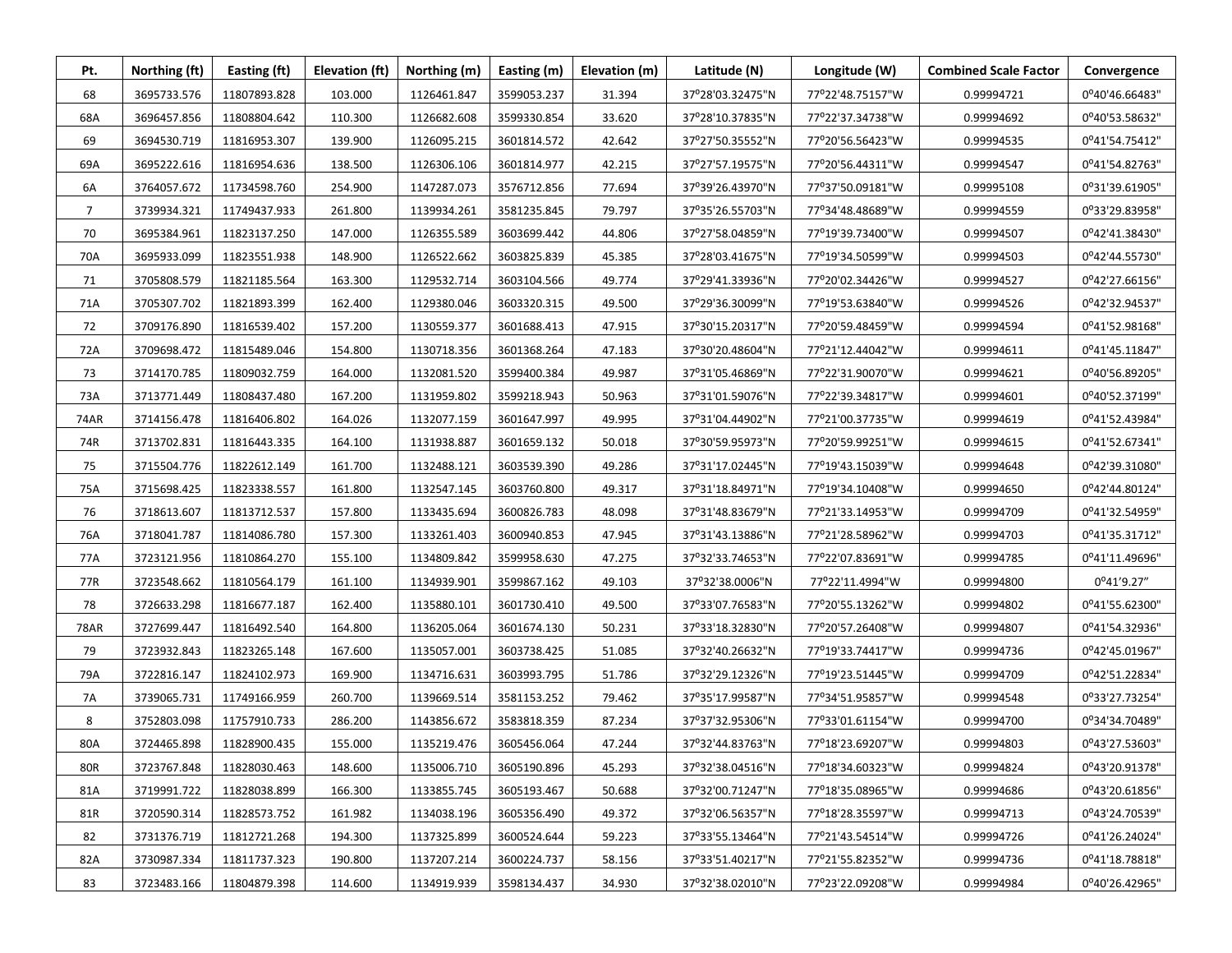| Pt.         | Northing (ft) | Easting (ft) | Elevation (ft) | Northing (m) | Easting (m) | Elevation (m) | Latitude (N)     | Longitude (W)    | <b>Combined Scale Factor</b> | Convergence    |
|-------------|---------------|--------------|----------------|--------------|-------------|---------------|------------------|------------------|------------------------------|----------------|
| 83A         | 3723634.275   | 11804011.570 | 149.400        | 1134965.997  | 3597869.923 | 45.537        | 37°32'39.61481"N | 77°23'32.84516"W | 0.99994820                   | 0°40'19.90334" |
| 84          | 3729284.586   | 11799518.445 | 161.800        | 1136688.215  | 3596500.415 | 49.317        | 37°33'35.99310"N | 77°24'27.82119"W | 0.99994848                   | 0°39'46.53702" |
| 84A         | 3730000.918   | 11800002.593 | 157.100        | 1136906.554  | 3596647.984 | 47.884        | 37°33'43.01955"N | 77°24'21.70554"W | 0.99994882                   | 0°39'50.24876" |
| 85          | 3735583.595   | 11802800.792 | 188.200        | 1138608.157  | 3597500.877 | 57.363        | 37°34'37.88937"N | 77°23'46.14356"W | 0.99994827                   | 0°40'11.83221" |
| 85A         | 3734977.944   | 11802543.186 | 187.100        | 1138423.554  | 3597422.358 | 57.028        | 37°34'31.93152"N | 77°23'49.43136"W | 0.99994822                   | 0°40'09.83676" |
| 86          | 3738525.034   | 11794610.425 | 196.100        | 1139504.709  | 3595004.448 | 59.771        | 37°35'07.90396"N | 77°25'27.46557"W | 0.99994843                   | 0°39'10.33736" |
| <b>86AR</b> | 3738579.593   | 11795585.699 | 196.829        | 1139521.339  | 3595301.712 | 59.994        | 37°35'08.33331"N | 77°25'15.34192"W | 0.99994839                   | 0°39'17.69551" |
| 87          | 3744542.707   | 11794668.909 | 188.300        | 1141338.900  | 3595022.274 | 57.394        | 37°36'07.38955"N | 77°25'25.88679"W | 0.99994993                   | 0°39'11.29557" |
| 87A         | 3745174.551   | 11794431.565 | 194.700        | 1141531.486  | 3594949.931 | 59.345        | 37°36'13.66284"N | 77°25'28.74654"W | 0.99994975                   | 0°39'09.55991" |
| 88          | 3758756.466   | 11794858.847 | 113.500        | 1145671.262  | 3595080.167 | 34.595        | 37°38'27.88784"N | 77°25'21.51095"W | 0.99995651                   | 0°39'13.95137" |
| 88A         | 3758005.938   | 11793929.524 | 133.400        | 1145442.501  | 3594796.909 | 40.660        | 37°38'20.57272"N | 77°25'33.17073"W | 0.99995539                   | 0°39'06.87476" |
| 89A         | 3756532.397   | 11785320.585 | 194.500        | 1144993.365  | 3592172.899 | 59.284        | 37°38'06.96005"N | 77°27'20.39965"W | 0.99995216                   | 0°38'01.79486" |
| 89R         | 3756520.845   | 11784184.474 | 194.100        | 1144989.844  | 3591826.612 | 59.162        | 37°38'06.96987"N | 77°27'34.52465"W | 0.99995218                   | 0°37'53.22205" |
| 8A          | 3753491.035   | 11757346.180 | 304.200        | 1144066.356  | 3583646.283 | 92.720        | 37°37'39.81030"N | 77°33'08.54306"W | 0.99994629                   | 0°34'30.49798" |
| 9           | 3764322.075   | 11765616.296 | 247.000        | 1147367.663  | 3586167.020 | 75.286        | 37°39'26.05543"N | 77°31'24.35099"W | 0.99995149                   | 0°35'33.73473" |
| 90          | 3762862.649   | 11784013.268 | 164.600        | 1146922.829  | 3591774.428 | 50.170        | 37°39'09.68462"N | 77°27'35.78438"W | 0.99995504                   | 0°37'52.45749" |
| 90B         | 3764126.995   | 11784066.907 | 175.000        | 1147308.203  | 3591790.777 | 53.340        | 37°39'22.17828"N | 77°27'34.94417"W | 0.99995485                   | 0°37'52.96744" |
| 91          | 3771413.116   | 11783738.926 | 135.900        | 1149529.017  | 3591690.808 | 41.422        | 37°40'34.24537"N | 77°27'38.02494"W | 0.99995853                   | 0°37'51.09764" |
| 91A         | 3770589.786   | 11783562.430 | 146.800        | 1149278.065  | 3591637.012 | 44.745        | 37°40'26.12506"N | 77°27'40.33291"W | 0.99995780                   | 0°37'49.69687" |
| 92          | 3775366.329   | 11771861.082 | 212.200        | 1150733.959  | 3588070.434 | 64.679        | 37°41'14.59473"N | 77°30'05.24393"W | 0.99995594                   | 0°36'21.74678" |
| 92A         | 3775716.322   | 11772431.296 | 214.400        | 1150840.637  | 3588244.236 | 65.349        | 37°41'17.99510"N | 77°29'58.10428"W | 0.99995593                   | 0°36'26.08000" |
| 93          | 3767326.408   | 11771570.317 | 188.600        | 1148283.386  | 3587981.809 | 57.485        | 37°39'55.14143"N | 77°30'09.91765"W | 0.99995500                   | 0°36'18.91018" |
| 93A         | 3767358.197   | 11771001.643 | 196.800        | 1148293.075  | 3587808.477 | 59.985        | 37°39'55.51503"N | 77°30'16.98575"W | 0.99995462                   | 0°36'14.62037" |
| 94          | 3762944.026   | 11770967.188 | 201.700        | 1146947.633  | 3587797.975 | 61.478        | 37°39'11.87935"N | 77°30'17.99287"W | 0.99995331                   | 0°36'14.00913" |
| 94A         | 3762026.550   | 11770829.185 | 203.700        | 1146667.986  | 3587755.911 | 62.088        | 37°39'02.82339"N | 77°30'19.82904"W | 0.99995300                   | 0°36'12.89471" |
| 95          | 3763891.973   | 11774741.398 | 195.100        | 1147236.568  | 3588948.356 | 59.467        | 37°39'20.85506"N | 77°29'30.93695"W | 0.99995385                   | 0°36'42.56854" |
| 95A         | 3764232.879   | 11775489.333 | 186.700        | 1147340.476  | 3589176.327 | 56.906        | 37°39'24.14625"N | 77°29'21.59113"W | 0.99995433                   | 0°36'48.24075" |
| 96          | 3758221.421   | 11775010.274 | 204.300        | 1145508.180  | 3589030.310 | 62.271        | 37°38'24.76652"N | 77°29'28.34704"W | 0.99995208                   | 0°36'44.14041" |
| 96A         | 3758507.793   | 11776006.369 | 207.900        | 1145595.467  | 3589333.920 | 63.368        | 37°38'27.49223"N | 77°29'15.92518"W | 0.99995198                   | 0°36'51.67955" |
| 97          | 3748577.657   | 11773364.015 | 208.300        | 1142568.755  | 3588528.529 | 63.490        | 37°36'49.59932"N | 77°29'50.08730"W | 0.99994981                   | 0°36'30.94571" |
| 97A         | 3747989.250   | 11773740.385 | 212.000        | 1142389.408  | 3588643.247 | 64.618        | 37°36'43.74261"N | 77°29'45.48760"W | 0.99994951                   | 0°36'33.73739" |
| 98          | 3749778.133   | 11781385.752 | 180.500        | 1142934.661  | 3590973.560 | 55.017        | 37°37'00.61347"N | 77°28'10.23166"W | 0.99995138                   | 0°37'31.55058" |
| 98A         | 3749901.106   | 11782721.341 | 168.700        | 1142972.143  | 3591380.648 | 51.420        | 37°37'01.68475"N | 77°27'53.61577"W | 0.99995196                   | 0°37'41.63518" |
| 99          | 3738349.101   | 11775155.375 | 217.900        | 1139451.085  | 3589074.537 | 66.416        | 37°35'08.28797"N | 77°29'29.18266"W | 0.99994737                   | 0°36'43.63326" |
| 99AR        | 3737444.503   | 11775026.738 | 224.300        | 1139175.363  | 3589035.328 | 68.367        | 37°34'59.35839"N | 77°29'30.90075"W | 0.99994691                   | 0°36'42.59051" |